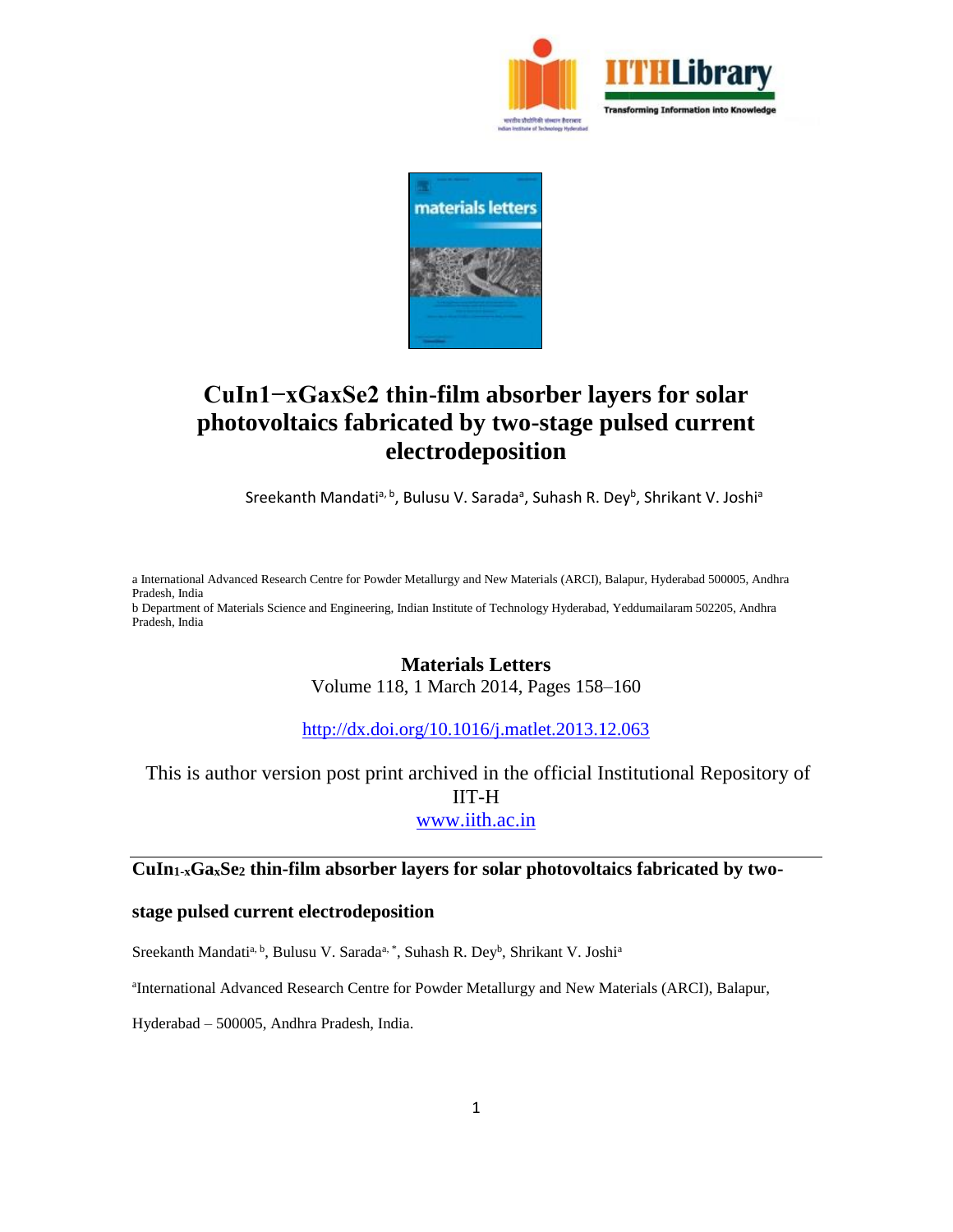<sup>b</sup>Department of Materials Science and Engineering, Indian Institute of Technology Hyderabad,

Yeddumailaram – 502205, Andhra Pradesh, India.

*\*Corresponding Author Email: sarada@arci.res.in*

#### *Abstract*

Single phase polycrystalline copper indium gallium diselenide (CIGS) thin-films for solar photovoltaic applications were fabricated by an economical two-stage method of Pulsed Current (PC) electrodeposition. Cu, Ga and Se were first co-deposited onto a Mo foil followed by deposition of In. The as-deposited films were annealed in Argon atmosphere at 550 °C for 30 min and were further characterized to study their morphology, phase constitution, and optical absorption. The results revealed that the films have a compact morphology and are comprised of a crystalline chalcopyrite single phase CIGS. The bandgap of the CIGS films was found to be 1.27 eV from absorption studies. The photoelectrochemical studies revealed the p-type nature of CIGS films with improved photocurrent over that obtained for one-stage PC electrodeposited CIGS thin-films.

Keywords: Electrodeposition, Thin Films, Solar Energy Materials, Pulsed Current, Two-stage, CIGS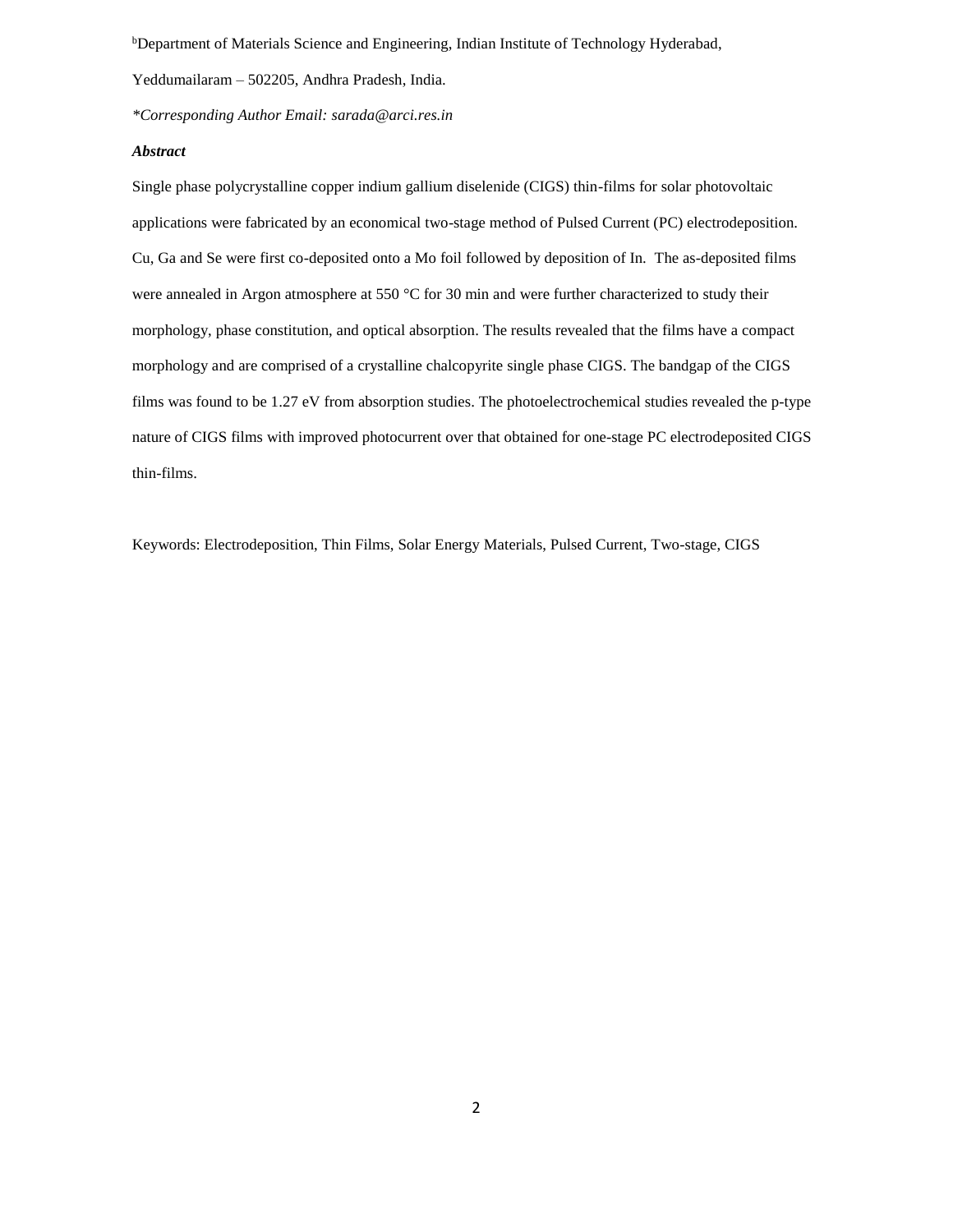#### *1. Introduction*

 $Cu(In, Ga)Se<sub>2</sub> (CIGS)$  is one of the most promising semiconductor absorber layer materials among thin-film based solar cells, due to its suitable bandgap, large optical absorption coefficient and high stability [1]. CIGS alloys have been extensively prepared using several techniques [2, 3]. However, an economical and simple method like electrodeposition is preferred for scaling up to industrial level. In this context, the advantages of pulsed current (PC) electrodeposition have been detailed in our previously reported work [4].

Electrodeposition of Cu-In-Ga-Se has been previously reported for fabrication of chalcopyrite CIGS thinfilms. However, the film composition has been found to deviate from the ideal stoichiometry, resulting in formation of undesired phases [5]. Easier control over the composition of individual elements has been reported by several researchers using multi-stage DC electrodeposition of CIGS thin-films resulting in higher efficiencies [6-8], but relies on use of additives and an additional selenization step to improve the morphology and stoichiometry of the films.

In the present work, PC electrodeposition with a two-stage approach consisting of a two electrode system is employed for the first time to fabricate stoichiometric chalcopyrite CIGS (CGS/In) thin-films on a Mo foil. This technique is novel in that it overcomes the stoichiometry related problems associated with the single-step method and also obviates the use of complexing agents or an additional selenization step as employed in other previously reported multi-stage methods. The resulting films are found to exhibit a compact morphology devoid of undesirable phases, resulting in superior photoelectrochemical performance compared to the singlestage electrodeposited CIGS films reported previously [9].

#### *2. Materials and Methods*

Electrodeposition of Cu-Ga-Se was carried out using a bath containing CuCl<sub>2</sub> (3 mM), GaCl<sub>3</sub> (8.5 mM),  $H_2$ SeO<sub>3</sub> (8.5 mM) and LiCl (250 mM) dissolved in Hydrion buffer (pH 3), followed by In deposition in the second stage using InCl<sub>3</sub> (3.2 mM) in Hydrion buffer. Pulse electrodeposition (Dynatronix Pulse Power Supply) was performed in a vertical cell with high purity graphite plate as an anode and Mo foil (25 μm thick) as a cathode. An elaborate procedure was adopted for cleaning the Mo foil prior to deposition [4]. Such a two electrode system is more suitable for larger area thin-films and is commonly practiced by the electroplating industries. A pulse period of 20 ms, duty cycle of 50% and deposition potential of -1.5 V were used in both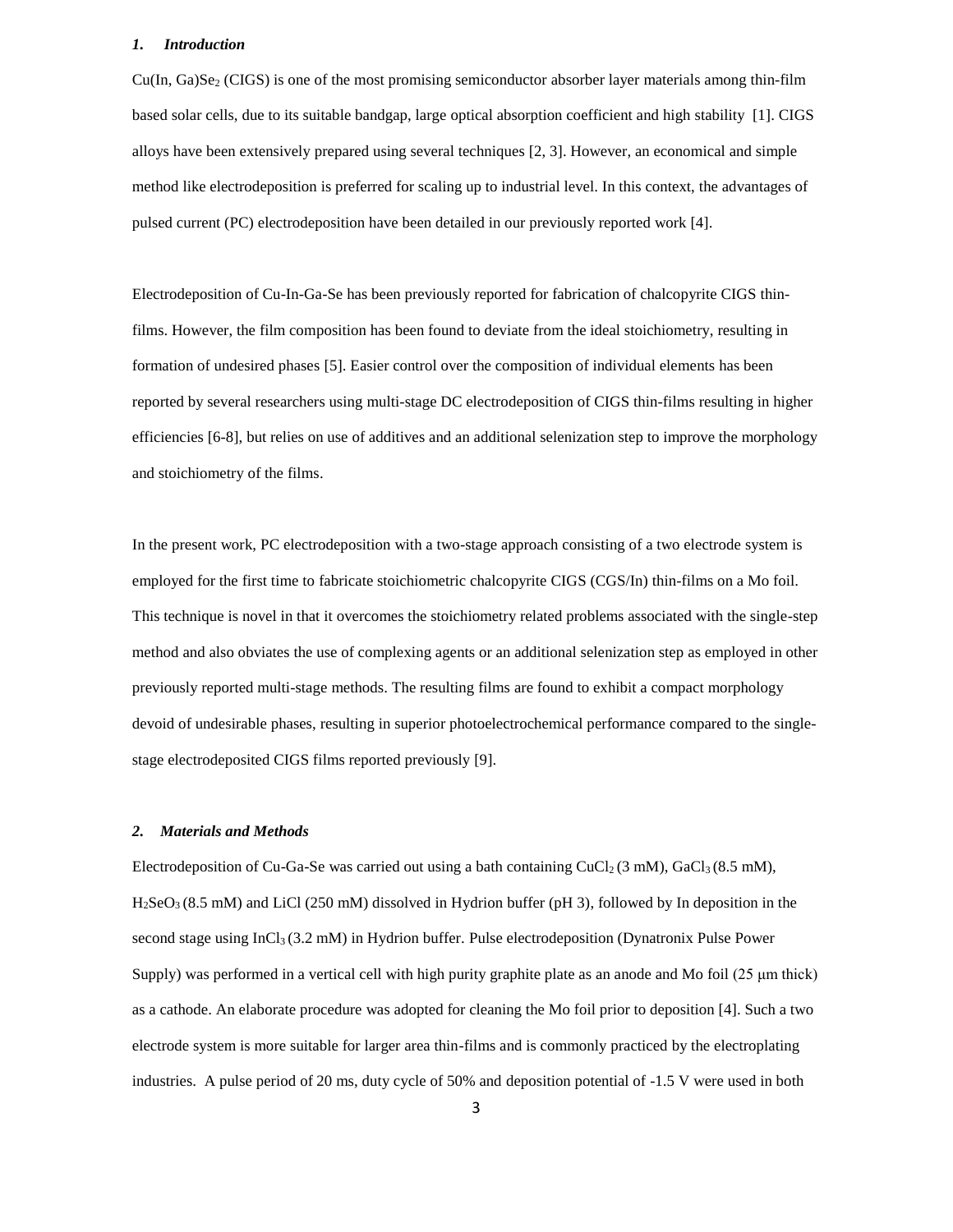stages. The depositions of Cu-Ga-Se and In were carried out for 15 min and 8 min respectively, while maintaining the bath at room temperature without stirring, in the first and second stages for achieving stoichiometric CIGS. In comparison to a classical three electrode system, no significant difference in the features of the electrodeposit was observed with the use of a two electrode system [4, 9-10]. The electrodeposited films were annealed at 550 °C for 30 min under Ar atmosphere. Annealing at a temperature higher than 500 °C is not only expected to improve crystallinity of the CIGS phase but also aids in formation of the crcucial MoSe<sub>2</sub> phase at the interface of Mo/CIGS to improve the ohmic contact and adhesion between Mo and CIGS. The annealed CIGS films were characterized using Scanning electron microscopy (SEM), Xray diffraction, Raman spectroscopy, UV-diffuse reflectance spectroscopy and Photoelectrochemical (PEC) analysis. PEC studies were made in  $0.5 M Na<sub>2</sub>SO<sub>4</sub>$  solution with Pt and SCE as counter and reference electrodes, using a solar simulator with AM 1.5G lens as the light source.

#### *3. Results and Discussions*

Figure 1a shows the dense and compact morphology of annealed CIGS thin-films. Pulsed current (PC) electrodeposition produces a relatively more homogeneous surface as the rate-determining step is controlled by mass-transfer process [5]. Pulse off-time during deposition allows the diffusion of ad-atoms and facilitates the formation of new nucleation sites, thereby yielding a homogeneous and compact structure [5, 9]. Such a morphology is desirable for the photovoltaic absorber layer since it leads to lower resistance and faster minority carrier diffusion, which ultimately serves to improve cell performance. The elemental composition of individual elements of as-deposited and annealed CIGS thin-films, as obtained from energy dispersive spectrocopy (EDS), are shown in Fig. 1b. The stoichiometry of the annealed CIGS films is determined to be  $Cu<sub>0.96</sub> In<sub>0.73</sub>Ga<sub>0.27</sub>Se<sub>2.04</sub>$ . It may be noted that the stoichiometry is close to the preferred near-ideal stoichiometry  $(Culn<sub>0.7</sub>Ga<sub>0.3</sub>Se<sub>2</sub>)$ . While development of a single-stage electrodeposition process to fabricate CIGS thin-films with near-ideal stoichiometry can be interesting, prior efforts have led to formation of undesired Cu-Se phases on the surface, which are detrimental to the performance of the device [5]. Use of complexing agents in the electrolyte during deposition and/or etching of the CIGS film using KCN is commonly practiced in order to remove excess Cu and, hence, the secondary Cu-Se phases. However these can lead to presence of impurities in the films and increased film roughness, which adversely influence the performance. Therefore, it is preferable to deposit an In-layer at the surface followed by annealing [7]. In addition, co-deposition of Cu-In-Ga-Se with required stoichiometry is difficult due to the large variation in their deposition potentials, whereas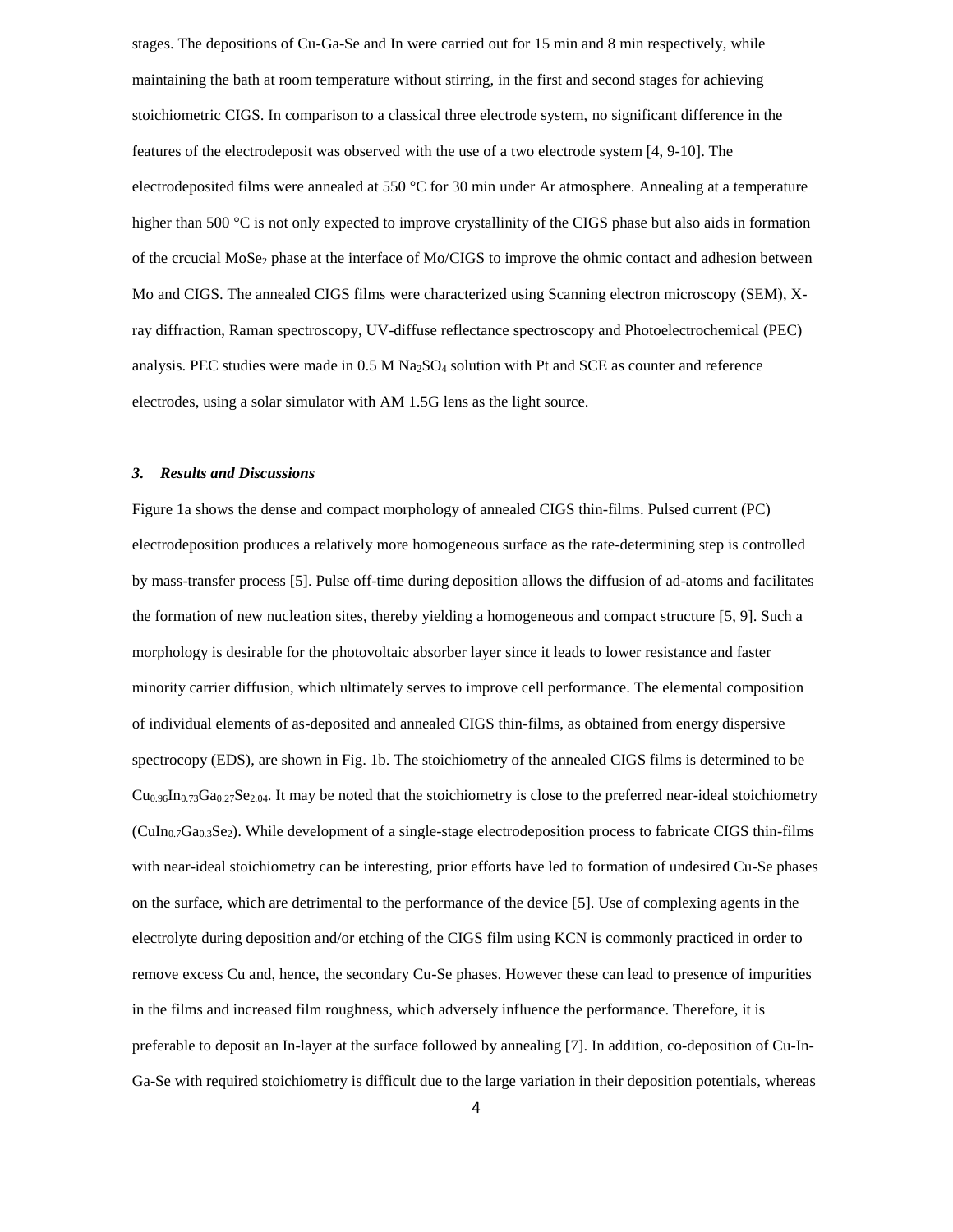two-stage deposition makes it relatively easier to achieve the required composition of elements. In a similar attempt, Bhattacharya *et al*. have reported three-stage (CIGS/Cu/In) direct-current (DC) electrodeposition of crack-free dense CIGS thin-films with lower Ga content, attributable to subsequent deposition of Cu and In layers and loss of material during annealing [7]. In the present work, suitable optimization of pulse parameters in the first stage followed by deposition of In in the second stage, aided the formation of stoichiometric CIGS films.



|--|--|--|

Figure 2a shows the typical XRD pattern of annealed CIGS thin-films prepared by two-stage PC electrodeposition revealing a preferred orientation corresponding to (112) of CIGS, other peaks corresponding to (220), (312) and (424) (JCPDS: 35-1102), confirming the presence of crystalline chalcopyrite CIGS phase [5]. In addition, peaks representing MoSe<sub>2</sub> (JCPDS: 29-0914) and Mo substrate (JCPDS: 42-1120) are also observed. Wada *et al*. have reported that formation of a thin layer of MoSe<sub>2</sub> at temperatures higher than 500 °C enhances adhesion and improves the ohmic contact between Mo and CIGS [11]. It is also interesting to note that no peaks corresponding to the undesired Cu-Se phases are observed.

Figure 2b shows the Raman spectra of the as-deposited and annealed CIGS films. The spectrum of asdeposited CIGS films reveals peaks corresponding to CIGS and undesired  $Cu_{2-x}Se$  situated in the range of 160  $-180$  cm<sup>-1</sup> and 260 cm<sup>-1</sup>, respectively, with the former peak being broader due to incomplete CIGS phase formation before annealing. In contrast, annealed CIGS thin films have well-defined peaks of CIGS A<sub>1</sub> mode and  $B_2/E$  mode at wave numbers of 176 and 215 cm<sup>-1</sup>. The undesired  $Cu_{2-x}Se$  phase is also absent in the annealed samples confirming the formation of single phase chalcopyrite CIGS thin-films, which also corroborates the XRD results. In addition, a mode corresponding to  $MoSe<sub>2</sub>$  is also observed at 241 cm<sup>-1</sup> in the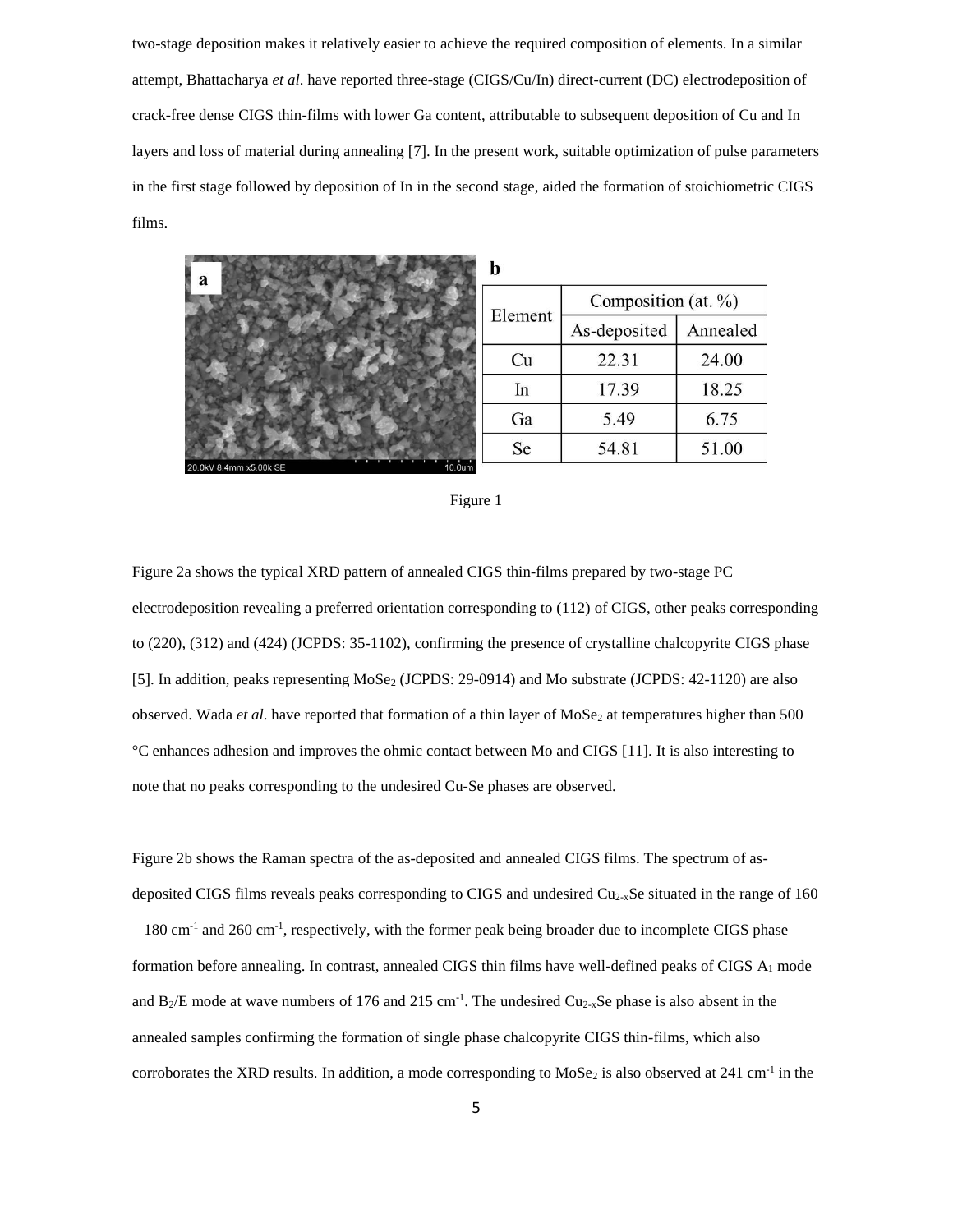annealed CIGS thin-films. Appropriate optimization of pulse parameters during deposition of Cu-Ga-Se in the first stage and In in the second stage, combined with the annealing conditions chosen, plausibly facilitated control over the overall composition and resulted in stoichiometric CIGS thin-films.





Figure 3a shows the  $(\alpha h v)^2$  vs. hv plot of annealed CIGS thin-films. Extrapolation of the linear section of the plot yields a bandgap of 1.27 eV, which compares well with the desired value. The photoelectrochemical performance of CIGS thin-films was investigated in 0.5 M Na2SO4. Current vs. potential curves were obtained in the potential range of 0 to -0.7 V vs. SCE at a sweep rate of 10 mV/s. Figure 3b shows the I-V curves in dark and under AM 1.5G solar simulated light for the CIGS films. I-V curve of one-stage PC electrodeposited CIGS films are also shown in Fig. 3b for comparison. An increase in cathodic photocurrent, characteristic of a p-type semiconductor, is observed with increase in cathodic potential. This behavior can be attributed to incomplete photonic conversion, which causes a recombination of charge carriers at the grain boundary of the semiconductor [12]. A photocurrent density of  $\approx 0.2$  mA/cm<sup>2</sup> at a potential of -0.6 V vs. SCE is observed. It is pertinent to note that significant reduction in the dark current and a considerable improvement in the photocurrent are observed compared to single-stage electrodeposited CIGS films previously reported, which yielded a photocurrent of  $\approx 0.089$  mA/cm<sup>2</sup> at a potential of -0.6 V vs. SCE [9]. The near-ideal stoichiometry and dense morphology achieved by the two-stage electrodeposition process, combined with complete elimination of the undesirable Cu-Se phase, could have resulted in the reduction of dark current and improved photocurrent. It is important to note that Cu-Se is present in the CIGS films deposited by DC deposition [5] and, being a degenerate semiconductor, is highly conductive. Consequently, its ability to sit at grain boundaries and/or at the surface of the film facilitates electron flow without any resistance even in the absence of light thereby contributing to high dark currents [13].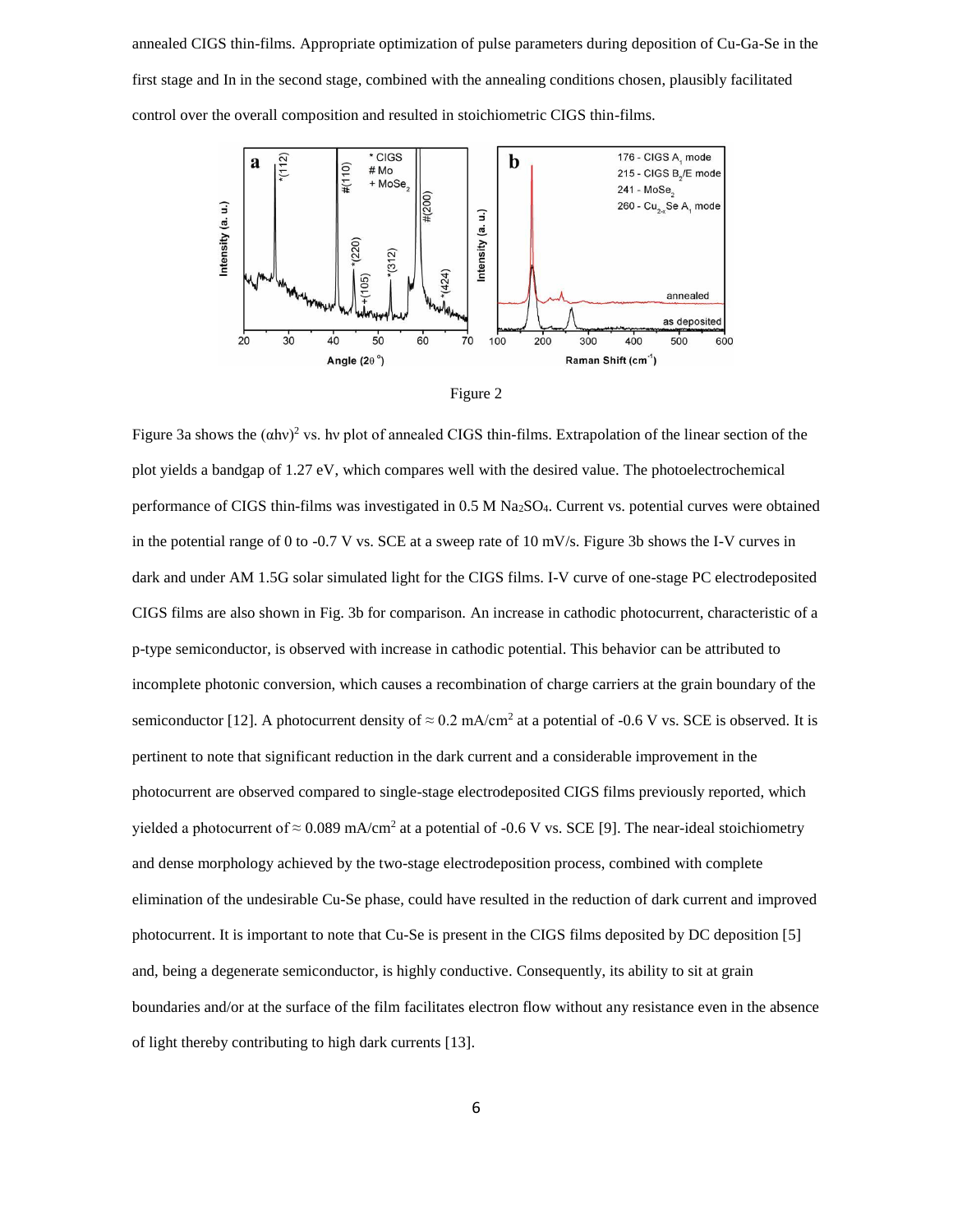



#### *4. Conclusions*

Near-ideal stoichiometric single phase chalcopyrite CIGS ( $Cu_{0.96}In_{0.73}Ga_{0.27}Se_{2.04}$ ) thin-films have been deposited using two-stage (Cu-Ga-Se/In) PC electrodeposition. Second stage incorporation of In was found to successfully avoid formation of undesirable phases like Cu-Se. Deposition of phase pure CIGS films with dense morphology by this scalable process resulted in improved photoelectrochemical performance.

#### *Acknowledgment*

Partial support under the US-India Partnership to Advance Clean Energy Research (PACE-R) for the Solar Energy Institute for India and the United States (SERIIUS), funded jointly by the U. S. Department of Energy (under Subcontract DE-AC36-08GO28308 to the National Renewable Energy Laboratory, Golden, Colorado) and the Government of India, through the Department of Science and Technology (under Subcontract IUSSTF/JCERDC-SERIIUS/2012) is gratefully acknowledged.

#### *References*

[1] Jackson P, Hariskos D, Lotter E, Paetel S, Wuerz R, Menner R et al. New world record efficiency for  $Cu(In,Ga)Se<sub>2</sub>$  thin-film solar cells beyond 20%. Progress in Photovoltaics: Research and Applications 2011;19:894-7.

[2] Chen T, Zhao Y, Dong Z, Yang J, Liu T. Synthesis of chalcopyrite CuIn<sub>1-x</sub>Ga<sub>x</sub>Se<sub>2</sub> alloys for photovoltaic application by a novel melting method. Materials Letters 2013;106:52-5.

[3] Vanga RR, Wub J, Manasreh MO. Colloidal Cu( $In_xGa_{1-x}$ )Se<sub>2</sub> nanocrystals for all-inorganic nanoheterojunction solar cells. Materials Letters 2013;92:296-9.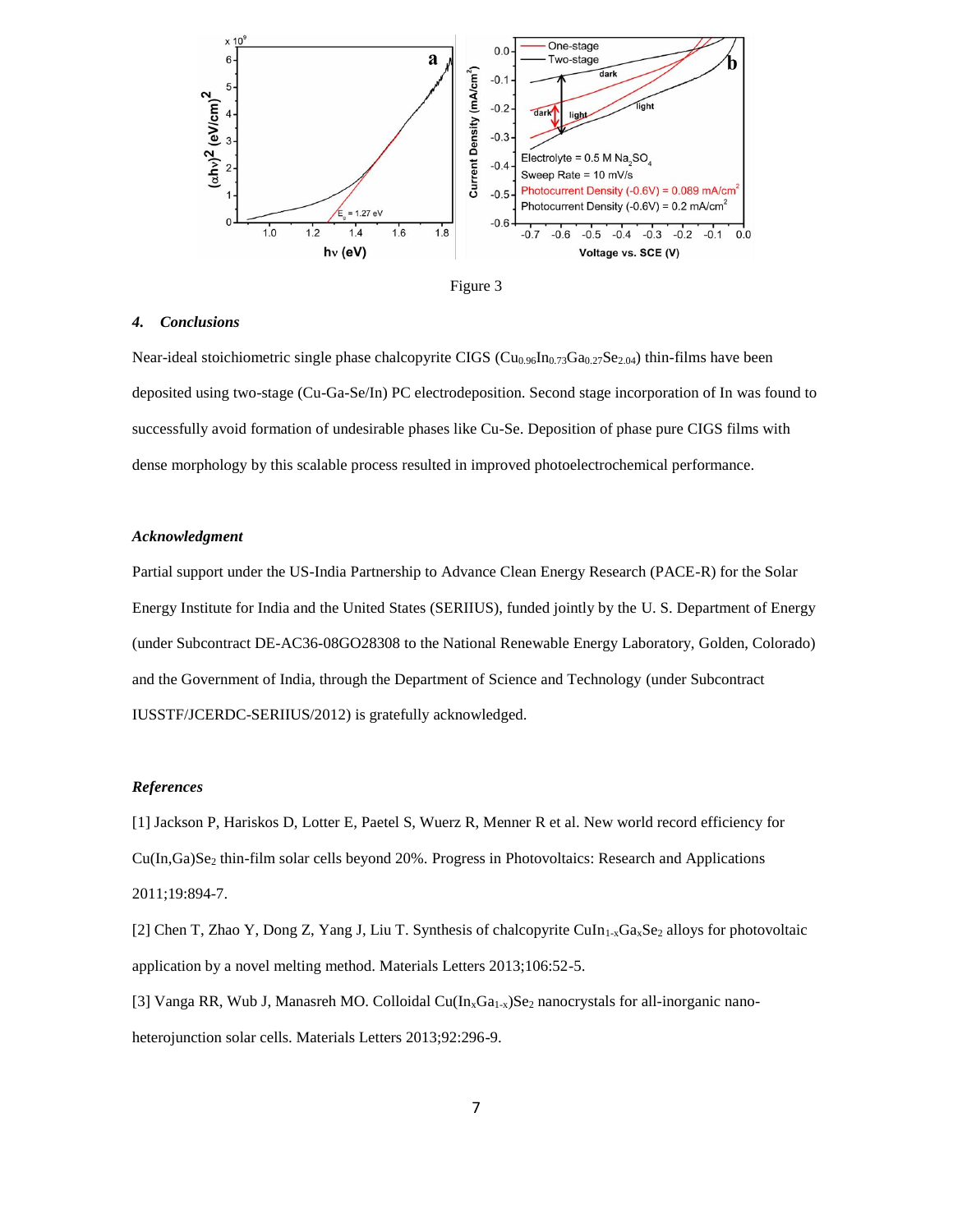[4] Sreekanth M, Sarada BV, Suhash RD, Joshi SV. Pulsed electrodeposition of CuInSe<sub>2</sub> thin-films with morphology for solar cell applications. Journal of The Electrochemical Society 2013;160:D173-7.

[5] Fu Y, You R, Lew KK. CuIn1−xGaxSe<sup>2</sup> absorber layer fabricated by pulse-reverse electrodeposition technique for thin-films solar cell. Journal of The Electrochemical Society 2009;156:D553-7.

[6] Bhattacharya RN. Electrodeposited two-layer Cu–In–Ga–Se/In–Se thin-films. Journal of The Electrochemical Society 2010;157:D406-10.

[7] Bhattacharya RN, Oh M, Kim Y. CIGS-based solar cells prepared from electrodeposited precursor films. Solar Energy Materials Solar Cells 2012;98:198-202.

[8] Aksu S, Pethe S, Kleiman-Shwarsctein A, Kundu S, Pinarbasi M. Recent advances in electroplating based CIGS solar cell fabrication. Photovoltaic Specialists Conference (PVSC) 2012;3092-7.

[9] Sreekanth M, Sarada BV, Suhash RD, Joshi SV. Improved photoelectrochemical performance of Cu(In, Ga)Se<sup>2</sup> thin-films prepared by pulsed electrodeposition. Journal of Renewable and Sustainable Energy 2013;5:031602.

[10] Dharmadasa RM, Burton RP, Simmonds M. Electrodeposition of CuInSe<sub>2</sub> layers using a two-electrode system for applications in multi-layer graded bandgap solar cells. Solar Energy Materials Solar Cells 2006;90:2191-200.

[11] Wada T, Kohara N, Nishiwaki S, Negami T. Characterization of the Cu(In,Ga)Se<sub>2</sub>/Mo interface in CIGS solar cells. Thin Solid Films 2001;387:118-22.

[12] Liu F, Huang C, Lai Y, Zhang Z, Li J, and Liu Y. Preparation of  $Cu(In, Ga)Se<sub>2</sub> thin-films by pulse$ electrodeposition. Journal of Alloys and Compounds 2011;509:L129-33.

[13] Kemell M, Ritala M, and Leskelä M. Effects of post-deposition treatments on the photoactivity of CuInSe<sup>2</sup> thin-films deposited by the induced co-deposition mechanism. Journal of Materials Chemistry 2001;11:668-72.

#### *Figure Captions*

Figure 1: a) SEM image of an annealed two-stage PC electrodeposited CIGS thin-film and b) Elemental composition of CIGS thin-film before and after annealing

Figure 2: a) XRD pattern of annealed and b) Raman spectrum of as-deposited and annealed two-stage PC electrodeposited CIGS thin-films